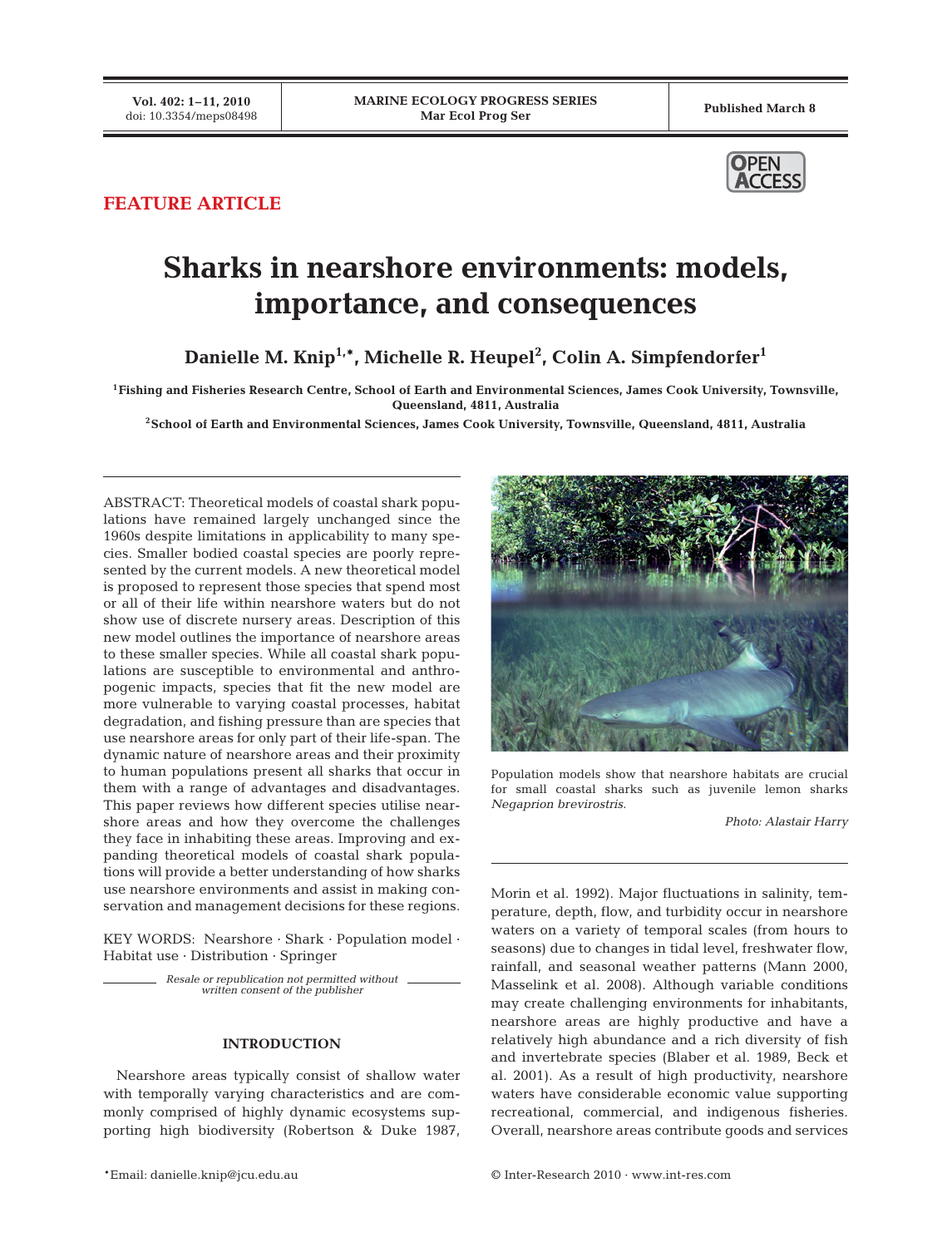of high quantity and quality to both environment and economy, resulting in these areas being identified as significantly valuable ecosystems (Costanza et al. 1997).

Close proximity to land allows easy accessibility to nearshore areas, resulting in these regions being susceptible to increased exploitation. Fishing is one of the major human impacts affecting nearshore waters and overfishing has resulted in the decline and/or collapse of some coastal ecosystems (Pauly et al. 1998, Jackson et al. 2001). Coastal development also has detrimental effects on nearshore areas through modification practices such as dredging, construction, and deforestation, which can cause large-scale habitat degradation or loss (Suchanek 1994, Vitousek et al. 1997). The estimated proportion of the world's total human population living within 100 km of the coast is 60% (Vitousek et al. 1997), with this value projected to be 75% within 60 km of the coast by the year 2020 (DeMaster et al. 2001). Due to increasing human population in coastal areas, it is likely that human pressure in these regions will continue and potentially increase. With increased pressure, it will be progressively more important to understand how species and communities use nearshore waters so that effective conservation and management can be implemented. In addition to anthropogenic influences, environmental impacts such as weather events result in erosion, scouring, habitat destruction, sediment movement, and increased turbidity in nearshore areas (Rodriguez et al. 1994, Masselink et al. 2008). Inter-annual climate anomalies (e.g. El Niño, La Niña, drought) can change the physical characteristics of nearshore environments making conditions less favourable for inhabitants (Mol et al. 2000, Abel et al. 2007). Since nearshore areas are highly dynamic and variable, as well as vulnerable to exploitation, species that inhabit these waters must either cope with the changes they face, adapt accordingly, or leave in order to survive.

Sharks are a key component of nearshore ecosystems, acting as top predators and utilising a high proportion of available energy (Cortés 1999). Since nearshore waters provide a wide variety of habitat characteristics, sharks can exploit regions with features that are optimal for survival. For example, young sharks may utilise shallow or low salinity environments to decrease predation risk (Simpfendorfer et al. 2005, Wetherbee et al. 2007) or to forage in areas where food resources are most abundant (Simpfendorfer & Milward 1993); adults may exploit habitats to target high quality prey items for diet and growth (Heithaus et al. 2002). Nearshore regions are also used in different ways by different shark species, and the characteristics and habitat type of a region may influence species distribution and movement (White & Potter 2004,

DeAngelis et al. 2008). Thus, habitat use by sharks within nearshore areas is likely to be influenced by a combination of ecological factors including environmental characteristics, resource abundance and distribution, and/or presence of other competing species.

Common nearshore shark species consist primarily of carcharhinids and sphyrnids in tropical and subtropical regions, and triakids in temperate regions (Bigelow & Schroeder 1948, Compagno 1984, Last & Stevens 2009). Species from these groups tend to be well studied because they are encountered often in coastal regions and are easily captured. These groups also form the basis of some important fisheries, which has further driven research (Grace & Henwood 1997, Francis 1998, Walker 1998, Pradervand et al. 2007). However, the diversity of sharks that occur in nearshore waters is much greater than these 3 families alone (e.g. scyliorhinids, orectolobids, ginglymostomatids, heterodontids). It is important to recognise the diversity of sharks within nearshore areas because different species behave in different ways (Bethea et al. 2004), have different life-histories (Cortés 2000) and, as top predators, may have a large influence on nearshore community dynamics (Heithaus et al. 2008).

Although the species composition of sharks that occur in nearshore waters is diverse, descriptions of distribution and habitat use tend to be generalised. For example, a theoretical model proposed by Springer (1967) broadly outlined the geographic range and distribution of a hypothetical population of sharks. In this population, young are born in nearshore nursery areas in spring/summer, where they remain until they reach sexual maturity and join the adult population further offshore. Adults occur offshore, segregated from the young except when they move inshore to give birth and mate in spring/summer. However, not all populations of sharks that occur in nearshore areas fit this model. The strategy a species utilises is shaped by both its life-history characteristics (Branstetter 1990) and surrounding environment (Sims 2003) to maximise survival, which results in distribution and habitat use varying greatly between species. Opposed to Springer's hypothetical population, a combination of life-stages may be present in nearshore regions, with species using patterns that will enhance population success.

Understanding differences in distribution and habitat use between shark species that utilise nearshore areas will help effectively conserve important habitats and the populations that use them. This review paper outlines and discusses (1) theoretical models of shark populations in nearshore areas, (2) how sharks utilise nearshore areas, and (3) challenges and potential consequences sharks face by inhabiting nearshore waters. By discussing how shark species use nearshore regions and identifying differences in species behaviour, this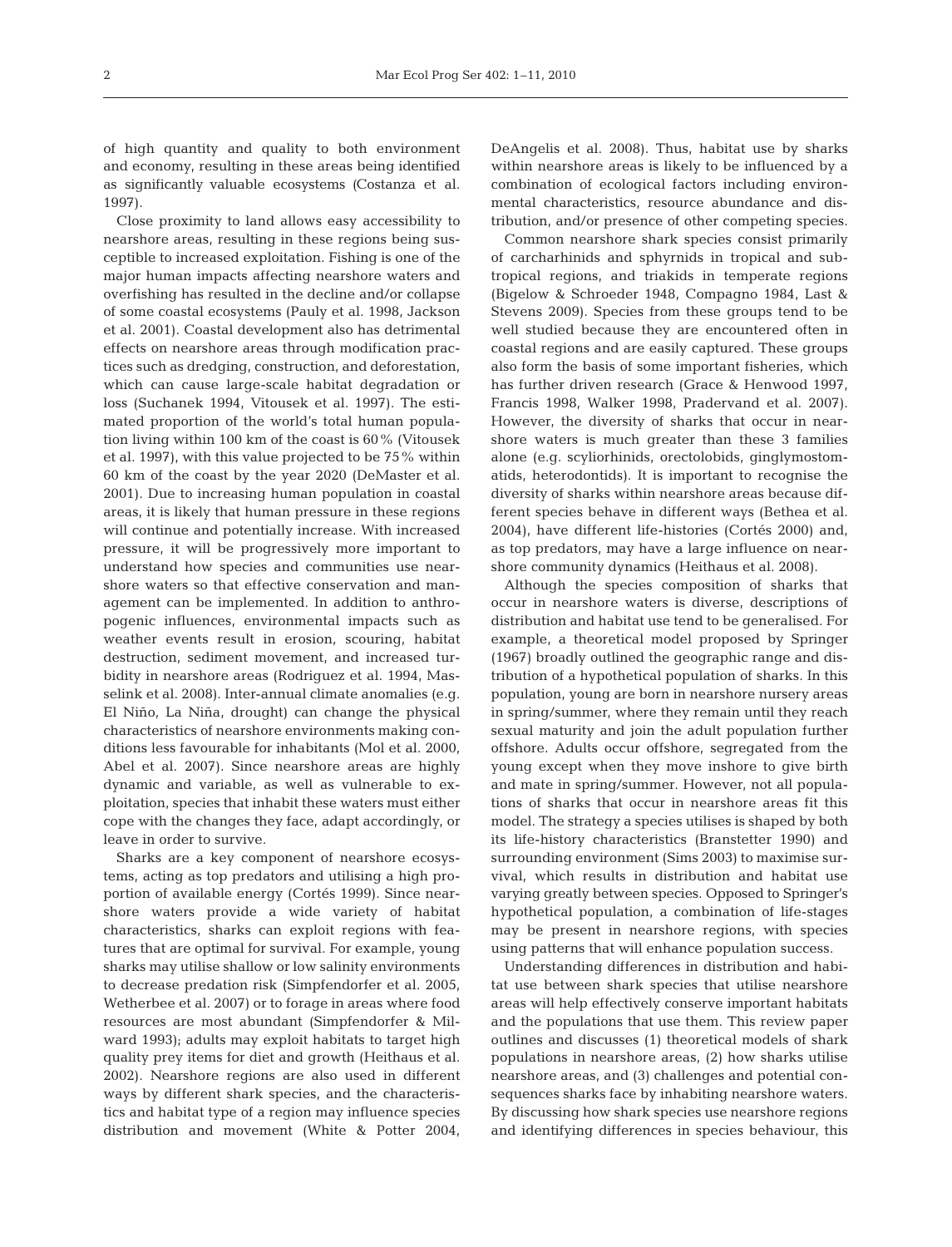paper will present a second population model and some exceptions to Springer's theoretical population. For the purpose of this review paper, discussion will be limited to sharks and will not include skate or ray species; the term 'nearshore' will refer to all waters immediately adjacent to the coast down to a depth of 20 m, including intertidal areas, bays, lagoons, and estuaries.

#### **THEORETICAL MODELS OF SHARK POPULATIONS IN NEARSHORE ENVIRONMENTS**

The hypothetical population introduced by Springer (1967) represents the distribution and habitat use of some common carcharhinoid shark species including blacktip *Carcharhinus limbatus*, sandbar *Carcharhinus plumbeus*, scalloped hammerhead *Sphyrna lewini*, and lemon *Negaprion brevirostris* sharks. Young of these species are usually found in warm, shallow nearshore waters during the spring and summer months, which many authors have attributed to nursery area use (e.g. Castro 1993, Heupel & Hueter 2001, Merson & Pratt 2001, Carlson 2002). Adults of these species are encountered much less frequently in nearshore areas, but females may move inshore during the summer months when ready to give birth (e.g. Springer 1950, 1960, Klimley 1987, Castro 1996). Nursery areas for aquatic species have been defined as regions where juveniles occur in higher densities, receive increased protection from predators, and grow at faster rates, all of which increases recruitment into the adult population (Beck et al. 2001). More specifically for shark species, nursery areas have been identified; these are not only areas where juveniles occur in higher densities, but are also areas which juveniles inhabit for long periods of time and which pupping females utilise over many years (Heupel et al. 2007). For species representative of Springer's model population, juveniles remain within nursery areas for extended lengths of time while using restricted areas of space and displaying high degrees of site attachment to nearshore habitat (e.g. Morrissey & Gruber 1993a, Merson & Pratt 2001, Heupel et al. 2004, DeAngelis et al. 2008). Seasonal variation may occur in spatial distribution, and individuals of some species migrate to over-wintering grounds when water temperature begins to cool in the autumn months (Castro 1996, Conrath & Musick 2008). Although Springer's description is accurate, particularly for many large carcharhinoid species of the east coast of the USA, it only encompasses some coastal species. Species displaying Springer's hypothetical pattern generally reach a large maximum size, and have slow growth rates and long life-expectancies.

We propose a second theoretical model to encompass smaller bodied species such as Atlantic sharpnose *Rhizoprionodon terraenovae*, Australian sharpnose *Rhizoprionodon taylori*, bonnethead *Sphyrna tiburo*, and blacknose *Carcharhinus acronotus* sharks. These species can occur in nearshore waters for the duration of their life-span, with immature and mature individuals of both sexes utilising the same regions and habitats (e.g. Simpfendorfer & Milward 1993, Parsons & Hoffmayer 2005, Heupel et al. 2006, Ulrich et al. 2007). Species that fit this model include both those that use restricted portions of nearshore areas (e.g. lesser spotted dogfish *Scyliorhinus canicula*; Sims et al. 2001), and those that are less reliant on specific areas and move farther distances throughout the nearshore environment (e.g. *R*. *terraenovae*; Carlson et al. 2008). Early life-stages of these species do not appear to use discrete nursery areas (Parsons & Hoffmayer 2005, Heupel et al. 2006, Ulrich et al. 2007), but may roam considerable distances and utilise large amounts of space. For example, Carlson et al. (2008) reported that juvenile *R*. *terraenovae* had wide-ranging movements (e.g. 399 km), did not remain within any specific area for significant lengths of time, and often moved through deep water. Young individuals of these species may display some site attachment and return to specific nearshore areas (Hueter et al. 2005), but such patterns are not as evident and are reported less often in these species than in those fitting Springer's model. Despite limited attachment to one particular area, species that represent this second population model may be more dependent on nearshore regions since they utilise these areas for their entire life-cycle. However, because these species often appear less reliant on specific habitat and move widely throughout nearshore areas, they may be less vulnerable to localised impacts.

It is important to note that not all nearshore shark populations fit within the 2 population models above, and exceptions can be found where different types of distribution and habitat use are utilised. For example, juveniles of some species occur further from shore and/or at greater depths than adults. Young sandbar sharks *Carcharhinus plumbeus* in Western Australia have been reported to inhabit deep water offshore, whereas adults occupied areas that were closer to shore (McAuley et al. 2007). This population, as well as a population of *C*. *plumbeus* in Hawaii, does not appear to use discrete nursery areas (McElroy et al. 2006, McAuley et al. 2007). This pattern is opposite to that displayed by *C*. *plumbeus* in the northwest Atlantic, where the smallest and youngest individuals inhabit shallow areas closest to shore as described by Springer. Some reef shark populations also demonstrate a lack of nearshore nursery area use. In Hawaii, juvenile Galapagos sharks *Carcharhinus galapagensis* do not utilise shallow nursery areas, and were reported to occur at greater depths than sub-adult and adult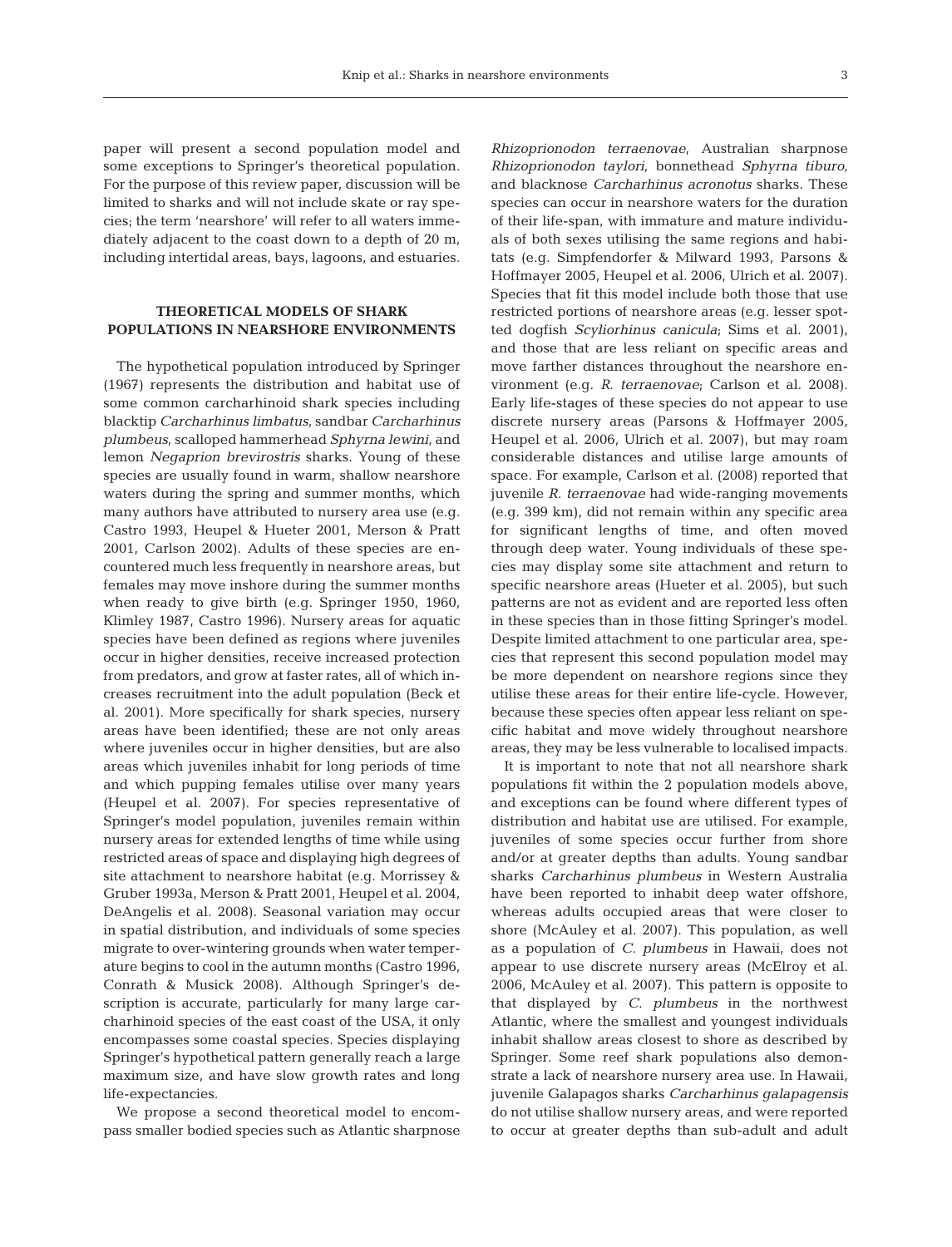female individuals (Wetherbee et al. 1996). In Belize, the smallest Caribbean reef sharks *Carcharhinus perezi* were found to inhabit the deepest available habitat and did not utilise shallow regions (Pikitch et al. 2005). It has historically been assumed that shallow nearshore waters offer greatest protection from predators and increased survival for young sharks. However, different regions may require different strategies for a population to thrive; the habitat type and/or physical characteristics of an environment could influence distribution and behaviour patterns. For example, the coastline in Western Australia lacks the major estuarine systems found in nearshore areas of the northwest Atlantic (e.g. Chesapeake and Delaware Bay, USA), which young *C*. *plumbeus* in those regions utilise as nursery areas (Wetherbee et al. 2001, Grubbs et al. 2007). Thus, habitat and resource requirements for young *C*. *plumbeus* that can be obtained in nearshore environments in the northwest Atlantic may be located elsewhere in Western Australia (i.e. offshore). Therefore, distribution and habitat use by sharks in nearshore areas may be a function of the ecological characteristics specific to the environment, combined with resource needs and life-history characteristics. Given variations in distribution and habitat use, the 2 models proposed cannot describe all species of shark, but they do provide a generalised concept that will encompass many shark populations in nearshore waters.

Regional differences in distribution, habitat use, and movement occur among shark species, and populations may show plasticity in behaviour to cope in different regions. Using lemon sharks *Negaprion brevirostris* as an example, it is clear that differences exist among populations in different locations. Young *N*. *brevirostris* utilising nearshore nursery areas in the Bahamas displayed a preference for warm water (30°C; Morrissey & Gruber 1993b), while a nearshore nursery area in southeast USA showed the highest abundance of young *N*. *brevirostris* to occur in winter when water was cooler (18–22°C; Reyier et al. 2008). Inhabiting cooler water may act as a refuge by decreasing interspecific competition as other species utilise warmer areas over the winter months. This may provide an advantage for the northwest Atlantic populations of *N*. *brevirostris* that are faced with more competitors than those in the Bahamas, so this difference may be beneficial for foraging, growth, and survival. In comparison, *N*. *brevirostris* at an offshore atoll in Brazil were reported to have faster growth rates than those in the Bahamas (Freitas et al. 2006). Since the atoll lacks the protective cover from predators offered by mangrove habitat, young sharks could have adapted for faster growth in order to reach a size less vulnerable to predation more quickly (Freitas et al. 2006). However, differences in growth rates between regions could also

be due to poor habitat quality or decreased resources in the Bahamas, resulting in slower growth. These examples show that the strategy and behaviour a species uses is in part based on its environment. Nearshore areas are not interchangeable but are unique and dynamic systems, which may explain the variety of strategies displayed among shark species.

In addition to shark populations that use nearshore areas frequently and regularly, there are also species that visit these regions on a more occasional basis. Firstly, there are species that tend to have longranging movements and roam far distances offshore such as salmon *Lamna ditropis* and tiger *Galeocerdo cuvier* sharks. For example, in the northeast Pacific, *L*. *ditropis* moved throughout coastal waters, but also utilised large areas offshore and undertook long distance migrations (Weng et al. 2008). Similarly, in both Shark Bay (Western Australia) and Hawaii, *G*. *cuvier* utilised shallow nearshore waters but also displayed large home ranges and frequently moved to deep offshore waters (Holland et al. 1999, Heithaus et al. 2007, Meyer et al. 2009). When *G*. *cuvier* were utilising nearshore waters in Hawaii, they undertook a 'coastal patrolling' behaviour and did not remain in one area for a long period of time (Meyer et al. 2009). Secondly, there are species that are typically found in deep water environments offshore such as sixgill *Hexanchus griseus* and Greenland *Somniosus microcephalus* sharks. However, Stokesbury et al. (2005) reported *S*. *microcephalus* utilising shallow nearshore bays in Canada during the spring and summer months. Similarly, in Puget Sound (USA), juvenile *H*. *griseus* were found to display short and localised movements close to shore (Andrews et al. 2007). Although these 4 species are examples of sharks that usually undertake longranging movements and/or inhabit deep offshore waters, they also utilise nearshore regions, perhaps for the diverse range of functions and benefits these habitats offer.

#### **HOW SHARK POPULATIONS USE NEARSHORE ENVIRONMENTS**

A variety of ecosystem functions are provided for inhabitants of nearshore areas. Although evidence is scarce, it has been suggested that adult females of some shark species give birth in shallow nearshore waters since neonate individuals are found inhabiting and utilising these regions (Castro 1993). Repeated use of nearshore regions for the purpose of parturition would suggest a successful strategy that increases survival of young. This behaviour promotes population survival and kin selection; adult females presumably expend energy migrating inshore to distinct areas for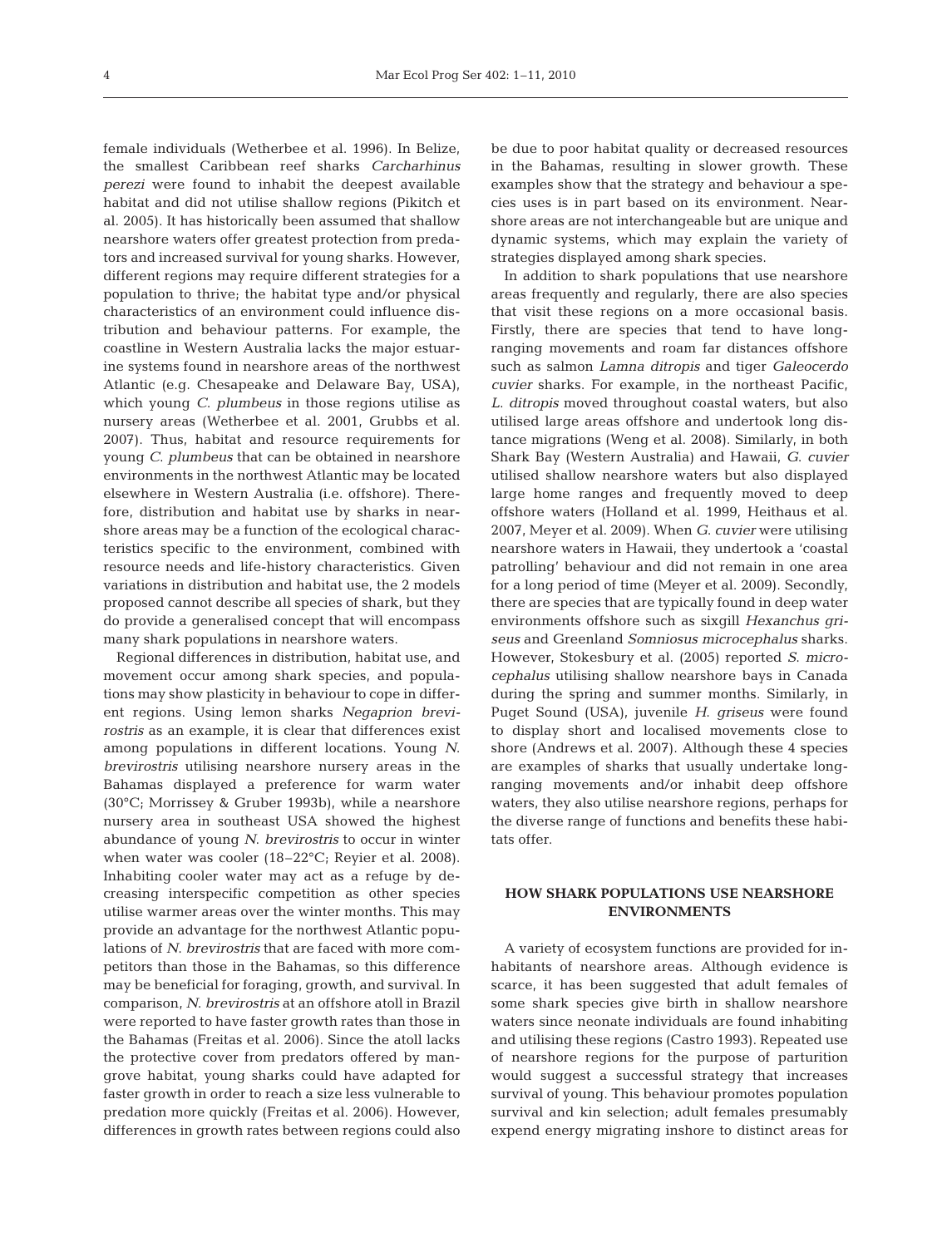no other reason than to give birth and leave their pups in nearshore regions (Weng et al. 2008), receiving no direct physical benefit themselves. Most animals behave in ways that maximise fitness and strengthen the population as a whole; if giving birth in nearshore regions increases survival of young, this would in turn increase recruitment to the adult population and benefit the entire population, making the energetic investment worthwhile. For some species, nearshore areas may function as critical nursery and pupping habitat. Evidence of philopatry to specific natal nurseries for many years after birth, by both pupping females (Feldheim et al. 2004, Keeney et al. 2005, DiBattista et al. 2008) and juveniles (Hueter et al. 2005, Grubbs et al. 2007), reinforces the important function of nearshore habitat for these species.

Although nearshore nursery areas are used by and contain crucial habitat for some sharks (e.g. species of Springer's hypothetical population), not all species utilise nursery areas and not all nearshore habitats function as nurseries (Heupel et al. 2007). For example, smaller-sized species that represent the second population model (e.g. Atlantic sharpnose *Rhizoprionodon terraenovae* and blacknose *Carcharhinus acronotus* sharks) have productive life-histories with rapid growth, early maturity and annual reproduction (Cortés 2002), and do not use discrete nearshore nursery areas (Carlson 2002, Parsons & Hoffmayer 2005). Rather, smallersized species may use nearshore habitats to exploit prey resources and increase foraging success in order to reach sexual maturity more quickly. Since smallersized species often have productive life-histories and high rates of reproduction, the potential cost of increased mortality in early life-stages from lack of nursery use may be outweighed by the benefit of utilising more resources to promote fast growth. In addition, juveniles of small-sized species may be of a size where they do not receive the same level of protection from nearshore waters than juveniles of large-sized species. For juveniles of small species, predators may include those juveniles of large species using the same areas, so no sufficient protective benefit exists for them to show the same site attachment to specific nursery areas. Thus, nearshore regions may function mostly as productive feeding grounds for these smaller-sized species.

Productive nearshore waters provide a source of food that benefits inhabitants of these areas, but can also be utilised in the short-term by sharks moving in from areas further offshore. As inhabitants, sharks make up a major proportion of predator biomass in nearshore areas, consuming a diverse range and high abundance of the prey available in these environments (Blaber et al. 1989, Stevens & McLoughlin 1991, Salini et al. 1992). Overlaps in diet have been reported between many of these species (Simpfendorfer & Milward 1993, Bethea et al. 2004), which suggests that nearshore areas have sufficient productivity to support multiple shark species utilising the same or similar resources. Ontogenetic shifts in diet have also been observed in some species, with adult life-stages consuming larger and/or more diverse prey items (Lowe et al. 1996, Bethea et al. 2006, McElroy et al. 2006). Such shifts in diet might be why adults of larger-sized species roam further distances than juveniles: they may need to expand their range to exploit additional habitats. Nearshore productivity can also be exploited by sharks that occur in these areas only occasionally, and some species move into nearshore regions from areas further offshore to utilise coastal habitats and feed on high quality prey (Heithaus et al. 2002). Diets of shark species vary with geographic location (McElroy et al. 2006), so sharks therefore take advantage of the diversity of resources available to them in the nearshore regions they are utilising.

In addition to parturition, nursery area use and foraging, nearshore regions provide habitat for a variety of other functions. Nearshore waters provide breeding grounds for some shark species, and mature females have also been found to use shallow areas as a refuge to avoid aggressive males and conserve energy during mating season (Pratt & Carrier 2001, Sims et al. 2001). In addition, for smaller-sized species representative of the second theoretical model, nearshore waters may offer increased protection from predation. For example, Carlson (2002) found a high level of segregation between small-sized species (e.g. Atlantic sharpnose *Rhizoprionodon terraenovae*, blacknose *Carcharhinus acronotus*, and bonnethead *Sphyrna tiburo* sharks) and large-sized species (e.g. blacktip *Carcharhinus limbatus* and sandbar *Carcharhinus plumbeus* sharks). Smaller-sized species may segregate from larger-sized species to increase shelter from predation and enhance survival. Shallow nearshore waters also appear to be used for thermoregulation and energy conservation, which is thought to increase metabolic rate, growth, and embryonic development (Economakis & Lobel 1998, Hight & Lowe 2007). Overall, nearshore regions serve numerous functions, and utilising nearshore habitats provides multiple advantages and benefits for species success.

#### **LIVING IN NEARSHORE WATERS: CHALLENGES, ADAPTATIONS, AND CONSEQUENCES**

Nearshore environments are characterised by shallow depths with large fluctuations in physical parameters. Thus, there are challenges specific to nearshore waters to which inhabitants must adapt in order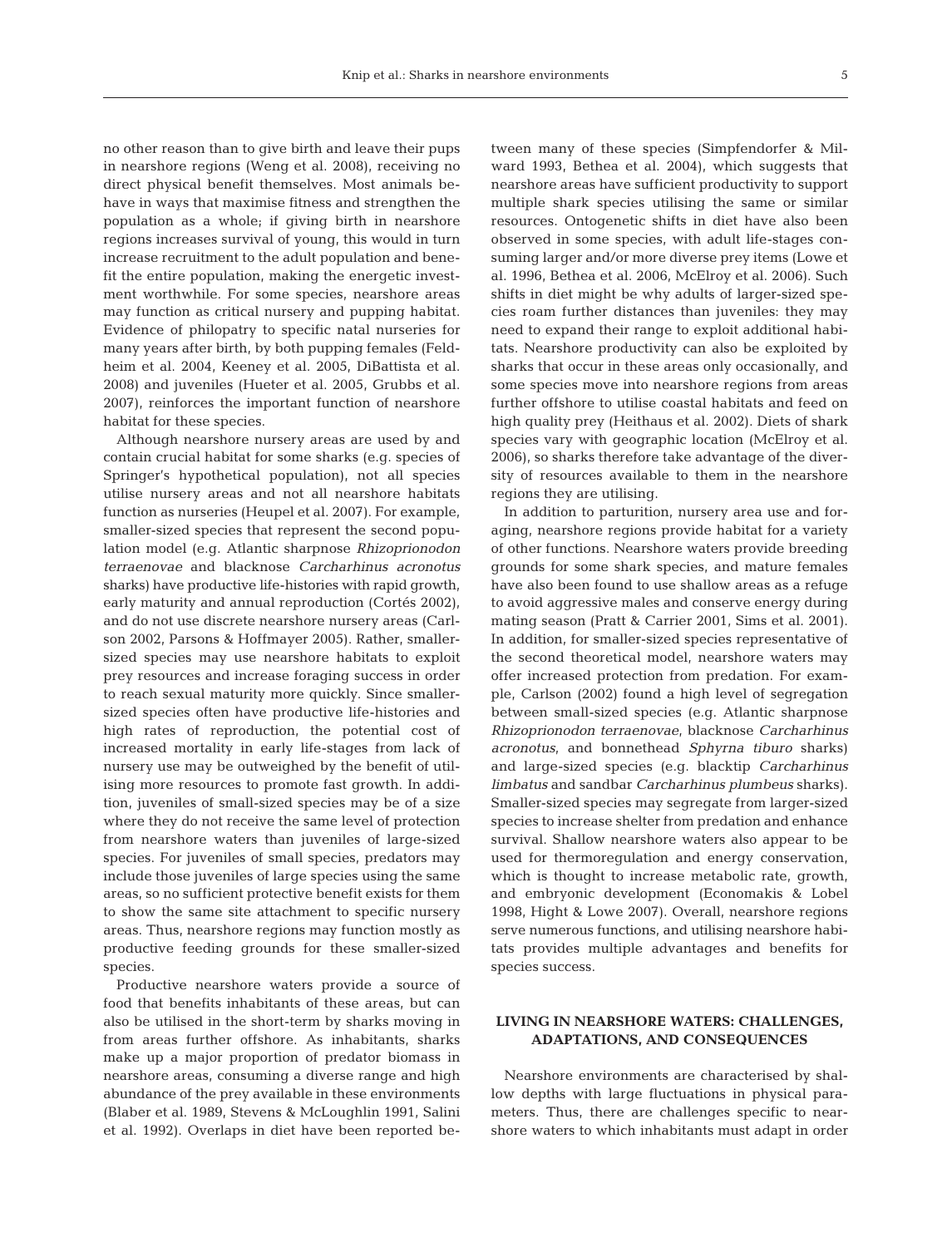to remain in these regions. As mobile species, sharks can use conditions to their advantage. For example, juvenile sandbar sharks *Carcharhinus plumbeus* in the northwest Atlantic moved with tidal flow and showed straightest-line movement during the strongest currents. This behaviour was presumed to minimise energetic costs associated with swimming in strong currents (Medved & Marshall 1983, Wetherbee & Rechisky 1999). Leopard sharks *Triakis semifasciata* in Tomales Bay, California (USA) also utilised tidal fluctuation by moving with incoming tides to exploit food resources in nearshore areas that could otherwise not be reached (Ackerman et al. 2000). In contrast, some changes may force individuals to leave areas. For example, along the west coast of Florida (USA), bonnethead *Sphyrna tiburo* and young bull *Carcharhinus leucas* sharks were reported to leave estuaries when salinity declined (Heupel & Simpfendorfer 2008, Ubeda et al. 2009). Temperature is another factor that affects the distribution of shark species, and the exodus of individuals from nearshore areas has been related to decreasing water temperature (Grubbs et al. 2007, Heupel 2007). Since sharks are highly mobile animals, they are able to move in response to unfavourable changes in their physical environment such as varying salinity or temperature. Although moving to another region when conditions become unfavourable may promote immediate survival, implications arise from relocation and species circumstances may not always be improved. For example, while young *C*. *leucas* leaving a nursery to move to an adjacent bay when salinity levels declined reduced the stress of living in a low salinity environment, it also exposed these individuals to potential predation outside the nursery (Simpfendorfer et al. 2005). Displacement from a species' original and/or preferred habitat to other regions may have consequences such as reduced habitat quality, decreased food availability, increased predation risk, or increased competition with other species. However, there may also be consequences if species remain in areas of unfavourable conditions. For example, *C*. *leucas* have perished in shallow estuaries during the winter months when water temperature has dropped severely (Snelson & Bradley 1978). Overall, shark species that inhabit dynamic nearshore areas are faced with many challenges, but high use of these habitats suggests sharks have evolved to derive maximum benefit despite this. For example, Heithaus et al. (2009) found that it was not salinity that influenced the distribution of juvenile *C*. *leucas* in a Florida estuary, but rather dissolved oxygen concentrations. Thus, there may be different physical factors that affect species distribution and movement within different regions, and some species appear able to adapt and cope with variable physical conditions within dynamic nearshore

environments. However, shark species that are highly dependent on specific habitat and use restricted portions of nearshore areas are probably the most vulnerable when environmental conditions extend beyond their physical limitations.

In addition to seasonal (e.g. temperature) and regular (e.g. tidal) changes, nearshore areas are highly susceptible to sudden events such as storms and weather phenomena that can affect the structure and characteristics of these environments. Species that utilise nearshore waters may either perish in these events or adapt and alter their behaviour to deal with sudden changes. For example, when a tropical storm approached the west coast of Florida (USA), blacktip sharks *Carcharhinus limbatus* moved from a shallow nursery to the deeper waters of Tampa Bay prior to the storm making landfall (Heupel et al. 2003). Analysis of this event suggested sharks used the corresponding drop in barometric pressure as a cue to leave the bay (Heupel et al. 2003). Presumably individuals moved to avoid storm surge or other adverse conditions produced by severe storm systems, and as such moved to increase survival. However, when an El Niño event occurred off the coast of California (USA), leopard sharks *Triakis semifasciata* in the region did not leave (Smith & Abramson 1990). The El Niño event resulted in warm, nutrient-poor water along the California coast, which probably decreased prey quality and availability. The result was a higher fishing mortality of *T*. *semifasciata* than expected (Smith & Abramson 1990): this population of *T*. *semifasciata* may have been more vulnerable to fishing pressure as a result of increased hunger (Stoner 2004). These examples illustrate some of the potential benefits and consequences of moving from, or remaining in, nearshore regions when conditions change.

The final, and potentially most significant, factor in nearshore systems is direct and continuous contact with humans. The close proximity between nearshore waters and humans results in 3 major anthropogenic impacts affecting these areas: (1) habitat degradation due to coastline development and destructive practices, (2) pollution via terrestrial runoff, and (3) exploitation through fisheries.

Coastal development often employs practices such as dredging, construction, and deforestation, all of which have detrimental effects on nearshore environments and can lead to large-scale habitat degradation (van Dolah et al. 1984, Bilkovic & Roggero 2008). For example, mangrove habitat has declined 35% worldwide over the past 25 yr as a result of clearing, cutting, and filling for lumber and development (Valiela et al. 2001). Destruction of important and productive habitat can hinder the survival and proliferation of species that use these areas. Jennings et al. (2008) found a 23.5%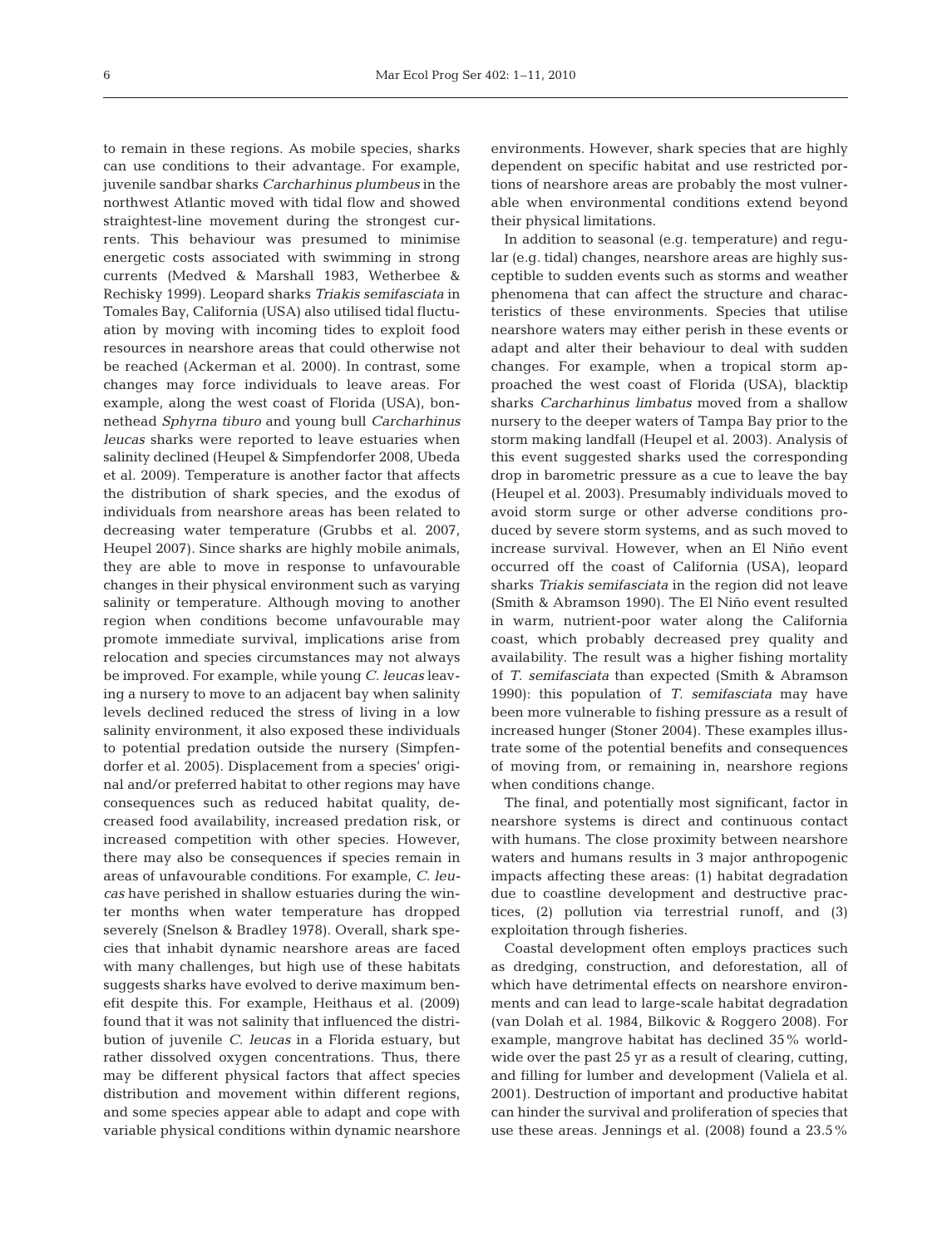decline in the survival rate of young lemon sharks *Negaprion brevirostris* and a related 17.7% decline in seagrass habitat in the Bahamas, which was a result of increased coastal development. Moreover, other young sharks have appeared emaciated and/or have lost weight while utilising nearshore areas (Lowe 2002, Reyier et al. 2008). Weight loss may be a result of small and inexperienced sharks having low foraging success and increased competition with other species utilising the same areas, or possibly as a result of reduced liver mass as energy reserves are quickly used up after birth (Hussey et al. 2010). However, it is also likely that some nearshore habitats simply no longer contain adequate food sources for the shark species that utilise them, which may be a result of habitat degradation and resource decline due to anthropogenic impacts. Philopatric behaviour patterns may mean sharks continue to return to these areas despite declining conditions.

Increased terrestrial runoff reduces water quality by increasing sedimentation and pollutant levels in nearshore areas (Thrush et al. 2004, Smith et al. 2008). A major consequence of nearshore pollution is eutrophication (Nixon 1995), which reduces oxygen levels, causes declines in the health and overall condition of coastal communities, and affects how species use these environments (Kemp et al. 2005). For example, leopard sharks *Triakis semifasciata* have been reported to leave nearshore regions during periods of anoxia (Carlisle & Starr 2009). Pollution has also been reported to lower productivity and damage prey populations within nearshore ecosystems (Thomas & Seibert 1977, Turley 1999), which may negatively impact the foraging success of sharks that utilise these areas. In addition, some pollutants can have specific implications for species by disrupting biological processes. For example, infertility in bonnethead sharks *Sphyrna tiburo* has been linked to organochlorines in coastal waters (Gelsleichter et al. 2005). Thus, pollutants and other impacts to water quality may have severe consequences for coastal shark species.

Shark populations are exposed to commercial and recreational fisheries in nearshore areas, with individuals taken as both target species and bycatch. This presents additional challenges for species that utilise nearshore waters as they must be productive enough to withstand fishing pressure. Variations in life-history characteristics result in some species being more resilient to fishing pressure than others (Stevens et al. 2000). Species with slow growth rates and small litter sizes, such as the species of Springer's population model, are generally more vulnerable to fisheries than smaller and more productive species (Smith et al. 1998). Although small and productive species appear to be more resilient, they may still be vulnerable to fishing pressure to some degree. Since smaller-sized

species typically reside in nearshore areas for the duration of their life-span, they may encounter numerous coastal fisheries and be caught in higher abundance. For example, in 1995 and 1996, small-sized species made up 72% of total shark catch in fishing surveys conducted in the Gulf of Mexico and northwest Atlantic, with similar numbers being reported in commercial fishing activities (Grace & Henwood 1997). Moreover, young sharks that use discrete nursery areas and small core areas of space may be susceptible to a direct and localised fishery. In an example from a bay where fishing occurred, natural and fishing mortalities in a population of young blacktip sharks *Carcharhinus limbatus* were estimated to be 32 to 70% and 41 to 60% respectively, resulting in a high total mortality of 61 to 91% (Heupel & Simpfendorfer 2002). In contrast, in areas where fishing was negligible, a population of young lemon sharks *Negaprion brevirostris* was only affected by natural mortality, and mortality here was estimated to be just 44 to 61% (Manire & Gruber 1993). Fishing pressure is not a physical variable that sharks can respond to by leaving an area when conditions become unfavourable, such as how they might respond to changes in temperature or salinity: if a shark leaves an area where fishing occurs, it is likely that it will enter another. The consequence of fisheries in nearshore waters is that species living there have a greater chance of being overfished without careful management. Surviving exploitation from fishing pressure is a challenge for many species and is an additional impact on shark populations using easily accessed nearshore regions.

The newly proposed model for coastal shark populations remaining in nearshore areas through most of their life-cycle has implications for understanding the effects of humans. Since all age-classes of these populations may inhabit 1 specific nearshore area, an entire population will be highly vulnerable if a direct impact occurs there. Unlike the species that fit Springer's population model, there is no age refuge for these smallersized species. For example, it is possible for a coastal fishery (commercial and/or recreational) to land all age-classes of smaller-sized shark species inhabiting 1 area, resulting in a higher negative effect on these populations compared to the populations whose juveniles only occur nearshore. However, implementation of certain management initiatives such as marine park areas (MPAs) may be effective in protecting smallsized species that show site attachment and use restricted portions of nearshore areas. Although MPAs may be successful in protecting some of these smallsized species, they will probably be less effective for those that tend to have a roaming behaviour. It is important to identify these additional population models that address the differences in life-history and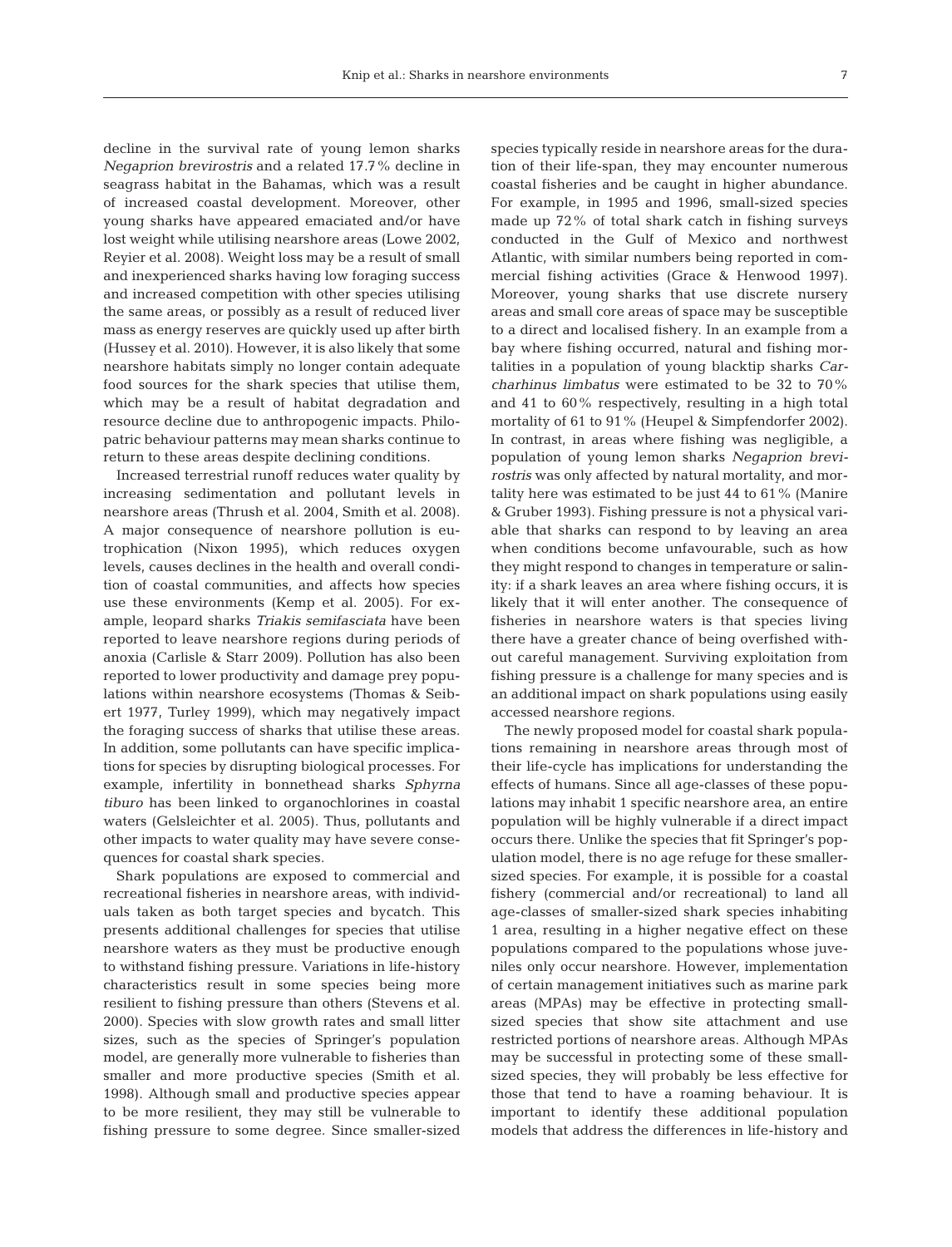behavioural characteristics of coastal shark species so this information can be included in conservation and management planning.

#### **CONCLUSIONS**

Springer (1967) presented a model explaining the distribution of a hypothetical shark population and this description fits some species well. These are generally larger-sized species that use restricted portions of nearshore regions for short periods during their early life-stages, which suggests that nearshore waters contain important habitat and act as nurseries for the young of these species. However, a second and alternative population model is proposed in this paper, representing species that are typically smaller-sized. Individuals of these species inhabit nearshore waters for their entire life-cycle and generally utilise larger amounts of space, which implies they may be more dependent on nearshore habitats but are perhaps less reliant on specific areas. The strategies of these 2 population models are based on both life-history charnearshore environments are highly dynamic and species distribution and habitat use may vary between regions. Thus, not all populations fit these models and exceptions to these models do exist.

Since nearshore waters are typically shallow and immediately adjacent to land, they are commonly susceptible to environmental change, many types of exploitation, and human impacts. Thus, nearshore areas present a potentially taxing environment with highly dynamic conditions continually challenging inhabitants, but high use of these areas implies sharks are relatively tolerant of variable environments. In order to survive, species must cope, adapt accordingly, or leave when conditions become unfavourable. Due to their mobility, sharks can use these regions as needed and leave if conditions decline. However, leaving does not always guarantee survival and other costs may arise from moving to different, possibly less optimal, habitat.

Overall, nearshore regions are highly productive and offer a wide variety of habitat types for shark species. Nearshore waters provide many functions that are advantageous, with sharks using regions as nursery areas, refuge from predators, and foraging and mating grounds. Understanding differences in distribution and habitat use between shark species that utilise nearshore waters will help define differences in behaviour that may result in varying implications for different species. For example, an area that is subject to a localised disturbance could have severe consequences for a species using a restricted area, while a wide-ranging species using large areas may be less

affected, being less dependent on the disturbed area. Thus, nearshore habitats have varying levels of importance for different species. It is important to distinguish and understand the differences in distribution and habitat use between shark species in nearshore areas to conserve important habitat and enhance the success of populations that utilise these regions.

#### LITERATURE CITED

- Abel DC, Young RF, Garwood JA, Travaline MJ, Yednock BK (2007) Survey of the shark fauna in two South Carolina estuaries and the impact of salinity structure. Am Fish Soc Symp 50:109–124
- ► Ackerman JT, Kondratieff MC, Matern SA, Joseph J, Cech J (2000) Tidal influence on spatial dynamics of leopard sharks, *Triakis semifasciata*, in Tomales Bay, California. Environ Biol Fishes 58:33–43
- ▶ Andrews KS, Levin PS, Katz SL, Farrer D, Gallucci VF, Bargmann G (2007) Acoustic monitoring of sixgill shark movements in Puget Sound: evidence for localized movement. Can J Zool 85:1136–1142
- ▶ Beck MW, Heck KL, Able KW, Childers DL and 9 others (2001) The identification, conservation, and management of estuarine and marine nurseries for fish and invertebrates. BioScience 51:633–641
- acteristics and environmental conditions. However, Bethea DM, Buckel JA, Carlson JK (2004) Foraging ecology of ➤ the early life stages of four sympatric shark species. Mar Ecol Prog Ser 268:245–264
	- Bethea DM, Carlson JK, Buckel JA, Satterwhite M (2006) Ontogenetic and site-related trends in the diet of the Atlantic sharpnose shark *Rhizoprionodon terraenovae* from the northeast Gulf of Mexico. Bull Mar Sci 78:287–307
	- Bigelow HB, Schroeder WC (1948) Sharks. In: Fishes of the Western North Atlantic, Part 1. Memoir Sears Foundation for Marine Research, p 59–546
	- ► Bilkovic DM, Roggero MM (2008) Effects of coastal development on nearshore estuarine nekton communities. Mar Ecol Prog Ser 358:27–39
	- ► Blaber SJM, Brewer DT, Salini JP (1989) Species composition and biomasses of fishes in different habitats of a tropical northern Australian estuary: their occurrence in the adjoining sea and estuarine dependence. Estuar Coast Shelf Sci 29:509–531
		- Branstetter S (1990) Early life-history implications of selected Carcharhinoid and Lamnoid sharks of the northwest Atlantic. NOAA Tech Rep NMFS 90:17–28
	- ► Carlisle AB, Starr RM (2009) Habitat use, residency, and seasonal distribution of female leopard sharks *Triakis semifasciata* in Elkhorn Slough, California. Mar Ecol Prog Ser 380:213–228
		- Carlson JK (2002) Shark nurseries in the northeastern Gulf of Mexico. In: McCandless CT, Pratt HL Jr, Kohler NE (eds) Shark nursery grounds of the Gulf of Mexico and east coast waters of the United States: an overview. An internal report to NOAA's Highly Migratory Species Office. NOAA Fisheries, Narragansett, RI, p 165–182
	- ► Carlson JK, Heupel MR, Bethea DM, Hollensead LD (2008) Coastal habitat use and residency of juvenile Atlantic sharpnose sharks (*Rhizoprionodon terraenovae*). Estuaries Coasts 31:931–940
	- ► Castro JI (1993) The shark nursery of Bulls Bay, South Carolina, with a review of the shark nurseries of the southeastern coast of the United States. Environ Biol Fishes 38: 37–48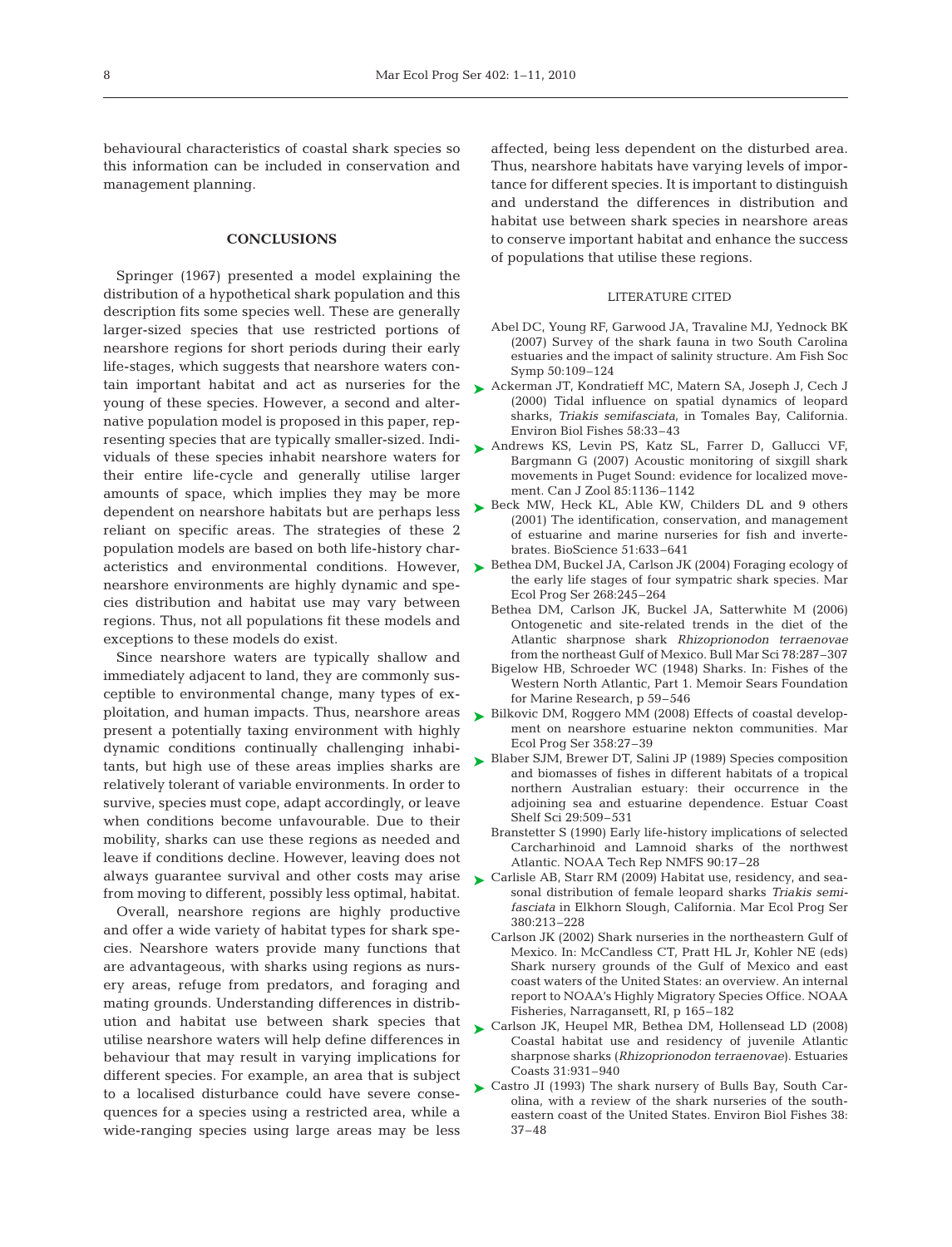- *limbatus*, off the southeastern United States. Bull Mar Sci 59:508–522
- Compagno LJV (1984) FAO species catalogue, Volume 4. Sharks of the world; an annotated and illustrated catalogue of shark species known to date. Part 2. Carcharhiniformes. FAO Fish Synop 125:251–655
- ► Conrath CL, Musick JA (2008) Investigations into depth and temperature habitat utilization and overwintering grounds of juvenile sandbar sharks, *Carcharhinus plumbeus*: the importance of near shore North Carolina waters. Environ Biol Fishes 82:123–131
- ► Costanza R, d'Arge R, de Groot R, Farber S and others (1997) The value of the world's ecosystem services and natural capital. Nature 387:253–260
- ► Cortés E (1999) Standardized diet compositions and trophic levels of sharks. ICES J Mar Sci 56:707–717
	- Cortés E (2000) Life history patterns and correlations in sharks. Rev Fish Sci 8:299–344
- modeling: application to shark populations and their conservation. Conserv Biol 16:1048–1062
- ► DeAngelis BM, McCandless CT, Kohler NE, Recksiek CW, Skomal GB (2008) First characterization of shark nursery habitat in the United States Virgin Islands: evidence of habitat partitioning by two shark species. Mar Ecol Prog Ser 358:257–271
- ▶ DeMaster DP, Fowler CW, Perry SL, Richlen ME (2001) Predation and competition: the impact of fisheries on marinemammal populations over the next one hundred years. J Mammal 82:641–651
- DiBattista JD, Feldheim KA, Thibert-Plante X, Gruber SH, ➤ Hendry AP (2008) A genetic assessment of polyandry and breeding-site fidelity in lemon sharks. Mol Ecol 17: 3337–3351
- ► Economakis AE, Lobel PS (1998) Aggregation behavior of the grey reef shark, *Carcharhinus amblyrhynchos*, at Johnston Atoll, central Pacific Ocean. Environ Biol Fishes 51: 129–139
- ► Feldheim KA, Gruber SH, Ashley MV (2004) Reconstruction of parental microsatellite genotypes reveals female polyandry and philopatry in the lemon shark, *Negaprion brevirostris*. Evolution 58:2332–2342
- ▶ Francis MP (1998) New Zealand shark fisheries: development, size and management. Mar Freshw Res 49:579–591
- ▶ Freitas RHA, Rosa RS, Gruber SH, Wetherbee BM (2006) Early growth and juvenile population structure of lemon sharks *Negaprion brevirostris* in the Atol das Rocas Biological Reserve, off north-east Brazil. J Fish Biol 68: 1319–1332
- Gelsleichter J, Manire CA, Szabo NJ, Cortés E, Carlson J, ➤ Lombardi-Carlson L (2005) organochlorine concentrations in bonnethead sharks (*Sphyrna tiburo*) from four Florida estuaries. Arch Environ Contam Toxicol 48:474–483
	- Grace M, Henwood T (1997) Assessment of the distribution and abundance of coastal sharks in the U.S. Gulf of Mexico and Eastern Seaboard, 1995 and 1996. Mar Fish Rev 59:23–32
	- Grubbs RD, Musick JA, Conrath CL, Romine JG (2007) Longterm movements, migration and temporal delineation of a summer nursery for juvenile sandbar sharks in the Chesapeake Bay region. Am Fish Soc Symp 50:87–107
- ▶ Heithaus MR, Dill LM, Marshall GJ, Buhleier BM (2002) Habitat use and foraging behaviour of tiger sharks (*Galeocerdo cuvier)* in a seagrass ecosystem. Mar Biol 140:237–248
- ▶ Heithaus MR, Wirsing AJ, Dill LM, Heithaus LI (2007) Longterm movements of tiger sharks satellite-tagged in Shark Bay, Western Australia. Mar Biol 151:1455–1461
- Castro JI (1996) Biology of the blacktip shark, *Carcharhinus* Heithaus MR, Frid A, Wirsing AJ, Worm B (2008) Predicting ➤ ecological consequences of marine top predator declines. Trends Ecol Evol 23:202–210
	- Heithaus MR, Delius BK, Wirsing AJ, Dunphy-Daly MM (2009) Physical factors influencing the distribution of a top predator in a subtropical oligotrophic estuary. Limnol Oceanogr 54:472–482
	- Heupel MR (2007) Exiting Terra Ceia Bay: an examination of cues stimulating migration from a summer nursery area. Am Fish Soc Symp 50:265–280
	- Heupel MR, Hueter RE (2001) Use of an automated acoustic telemetry system to passively track juvenile blacktip shark movements. In: Sibert JR, Nielsen JL (eds) Electronic tagging and tracking in marine fisheries. Kluwer Academic Publishers, Dordrecht, p 217–236
	- ► Heupel MR, Simpfendorfer CA (2002) Estimation of mortality of juvenile blacktip sharks, *Carcharhinus limbatus*, within a nursery area using telemetry data. Can J Fish Aquat Sci 59:624–632
- ► Cortés E (2002) Incorporating uncertainty into demographic ► Heupel MR, Simpfendorfer CA (2008) Movement and distribution of young bull sharks *Carcharhinus leucas* in a variable estuarine environment. Aquat Biol 1:277–289
	- ► Heupel MR, Simpfendorfer CA, Hueter RE (2003) Running before the storm: blacktip sharks respond to falling barometric pressure associated with Tropical Storm Gabrielle. J Fish Biol 63:1357–1363
	- ► Heupel MR, Simpfendorfer CA, Hueter RE (2004) Estimation of shark home ranges using passive monitoring techniques. Environ Biol Fishes 71:135–142
	- ▶ Heupel MR, Simpfendorfer CA, Collins AB, Tyminski JP (2006) Residency and movement patterns of bonnethead sharks, *Sphyrna tiburo*, in a large Florida estuary. Environ Biol Fishes 76:47–67
	- ► Heupel MR, Carlson JK, Simpfendorfer CA (2007) Shark nursery areas: concepts, definition, characterization and assumptions. Mar Ecol Prog Ser 337:287–297
	- ► Hight BV, Lowe CG (2007) Elevated body temperatures of adult female leopard sharks, *Triakis semifasciata*, while aggregating in shallow nearshore embayments: evidence for behavioral thermoregulation? J Exp Mar Biol Ecol 352: 114–128
	- ▶ Holland KN, Wetherbee BM, Lowe CG, Meyer CG (1999) Movements of tiger sharks (*Galeocerdo cuvier*) in coastal Hawaiian waters. Mar Biol 134:665–673
		- Hueter RE, Heupel MR, Heist EJ, Keeney DB (2005) Evidence of philopatry in sharks and implications for the management of shark fisheries. J Northwest Atl Fish Sci 35: 239–247
	- ► Hussey NE, Wintner SP, Dudley SFJ, Cliff G, Cocks DT, Mac-Neil MA (2010) Maternal investment and size-specific reproductive output in carcharhinid sharks. J Anim Ecol 79:184–193
	- ► Jackson JBC, Kirby MX, Berger WH, Bjorndal KA and others (2001) Historical overfishing and the recent collapse of coastal ecosystems. Science 293:629–638
	- Jennings DE, Gruber SH, Franks BR, Kessel ST, Robertson AL ➤ (2008) Effects of large-scale anthropogenic development on juvenile lemon shark (*Negaprion brevirostris*) populations of Bimini, Bahamas. Environ Biol Fishes 83:369–377
	- ▶ Keeney DB, Heupel MR, Hueter RE, Heist J (2005) Microsatellite and mitochondrial DNA analyses of the genetic structure of blacktip shark (*Carcharhinus limbatus)* nurseries in the northwestern Atlantic, Gulf of Mexico, and Caribbean Sea. Mol Ecol 14:1911–1923
	- ► Kemp WM, Boynton WR, Adolf JE, Boesch DF and others (2005) Eutrophication of Chesapeake Bay: historical trends and ecological interactions. Mar Ecol Prog Ser 303:1–29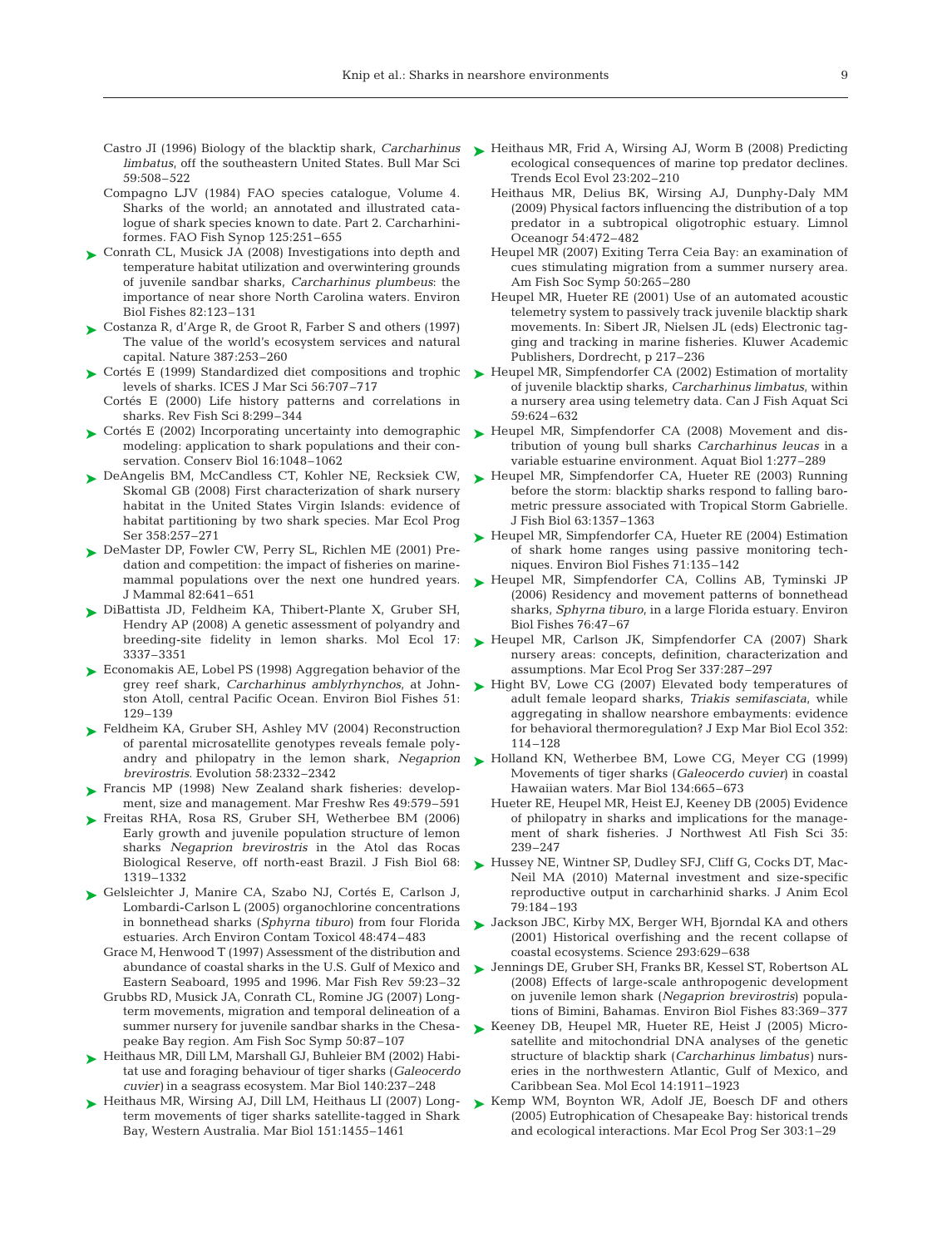- ► Klimley AP (1987) The determinants of sexual segregation in ► Pradervand F, Mann BQ, Bellis MF (2007) Long-term trends the scalloped hammerhead shark, *Sphyrna lewini.* Environ Biol Fishes 18:27–40
	- edn. CSIRO Division of Fisheries, Cronulla
- ► Lowe CG (2002) Bioenergetics of free-ranging juvenile scalloped hammerhead sharks (*Sphyrna lewini)* in Kane'ohe Bay, O'ahu, HI. J Exp Mar Biol Ecol 278:141–156
- ► Lowe CG, Wetherbee BM, Crow GL, Tester AL (1996) Ontogenetic dietary shifts and feeding behavior of the tiger shark, *Galeocerdo cuvier*, in Hawaiian waters. Environ Biol Fishes 47:203–211
	- Manire CA, Gruber SH (1993) A preliminary estimate of natural mortality of age-0 lemon sharks, *Negaprion brevirostris.* NOAA Tech Rep NMFS 115:65–71
	- Mann KH (2000) Ecology of coastal waters with implications for management. Blackwell Science, Malden, MA
- ► Masselink G, Austin M, Tinker J, O'Hare T, Russell P (2008) Cross-shore sediment transport and morphological response on a macrotidal beach with intertidal bar morphology, Truc Vert, France. Mar Geol 251:141–155
- ► McAuley RB, Simpfendorfer CA, Hyndes GA, Lenanton RCJ (2007) Distribution and reproductive biology of the sandbar shark, *Carcharhinus plumbeus* (Nardo), in Western Australian waters. Mar Freshw Res 58:116–126
- ▶ McElroy WD, Wetherbee BM, Mostello CS, Lowe CG, Crow GL, Wass RC (2006) Food habits and ontogenetic changes in the diet of the sandbar shark, *Carcharhinus plumbeus*, in Hawaii. Environ Biol Fishes 76:81–92
	- Medved RJ, Marshall JA (1983) Short term movements of young sandbar sharks, *Carcharhinus plumbeus* (Pisces, Carcharhinidae). Bull Mar Sci 33:87–93
- ▶ Merson RR, Pratt HL Jr (2001) Distribution, movements and growth of young sandbar sharks, *Carcharhinus plumbeus*, in the nursery grounds of Delaware Bay. Environ Biol Fishes 61:13–24
- ► Meyer CG, Clark TB, Papastamatiou YP, Whitney NM, Holland KN (2009) Long-term movement patterns of tiger sharks *Galeocerdo cuvier* in Hawaii. Mar Ecol Prog Ser 381:223–235
- ► Mol JH, Resida D, Ramlal JS, Becker CR (2000) Effects of El niño-related drought on freshwater and brackish-water fishes in Suriname, South America. Environ Biol Fishes 59:429–440
- ► Morin B, Hudon C, Whoriskey FG (1992) Environmental influences on seasonal distribution of coastal and estuarine fish assemblages at Wemindji, eastern James Bay. Environ Biol Fishes 35:219–229
- ▶ Morrissey JF, Gruber SH (1993a) Home range of juvenile lemon sharks, *Negaprion brevirostris.* Copeia 1993: 425–434
- ▶ Morrissey JF, Gruber SH (1993b) Habitat selection by juvenile lemon sharks, *Negaprion brevirostris.* Environ Biol Fishes 38:311–319
	- Nixon SW (1995) Coastal marine eutrophication—a definition, social causes, and future concerns. Ophelia 41:199–219
- ▶ Parsons GR, Hoffmayer ER (2005) Seasonal changes in the distribution and relative abundance of the Atlantic sharpnose shark *Rhizoprionodon terraenovae* in the north central Gulf of Mexico. Copeia 4:914–920
- Pauly D, Christensen V, Dalsgaard J, Froese R, Torres F ➤ (1998) Fishing down marine food webs. Science 279: 860–863
- ▶ Pikitch EK, Chapman DD, Babcock EA, Shivji MS (2005) Habitat use and demographic population structure of elasmobranchs at a Caribbean atoll (Glover's Reef, Belize). Mar Ecol Prog Ser 302:187–197
- in the competitive shore fishery along the KwaZulu-Natal coast, South Africa. Afr Zool 42:216–236
- Last PR, Stevens JD (2009) Sharks and rays of Australia, 2nd  $\triangleright$  Pratt HL Jr, Carrier JC (2001) A review of elasmobranch reproductive behavior with a case study on the nurse shark, *Ginglymostoma cirratum.* Environ Biol Fishes 60: 157–188
	- Reyier EA, Adams DH, Lowers RH (2008) First evidence of a high density nursery ground for the lemon shark, *Negaprion brevirostris*, near Cape Canaveral, Florida. Fla Sci 71:134–148
	- ► Robertson AI, Duke NC (1987) Mangroves as nursery sites: comparisons of the abundance and species composition of fish and crustaceans in mangroves and other nearshore habitats in tropical Australia. Mar Biol 96:193–205
		- Rodriguez RW, Webb RMT, Bush DM (1994) Another look at the impact of hurricane Hugo on the shelf and coastal resources of Puerto Rico, USA. J Coast Res 10:278–296
	- ► Salini JP, Blaber SJM, Brewer DT (1992) Diets of sharks from estuaries and adjacent waters of the northeastern Gulf of Carpentaria, Australia. Aust J Mar Freshw Res 43:87–96
	- ► Simpfendorfer CA, Milward NE (1993) Utilisation of a tropical bay as a nursery area by sharks of the families Carcharhinidae and Sphyrnidae. Environ Biol Fishes 37:337–345
	- ► Simpfendorfer CA, Freitas GF, Wiley TR, Heupel MR (2005) Distribution and habitat partitioning of immature bull sharks (*Carcharhinus leucas*) in a Southwest Florida Estuary. Estuaries 28:78–85
	- ► Sims DW (2003) Tractable models for testing theories about natural strategies: foraging behaviour and habitat selection of free-ranging sharks. J Fish Biol 63:53–73
	- ► Sims DW, Nash JP, Morritt D (2001) Movements and activity of male and female dogfish in a tidal sea lough: alternative behavioural strategies and apparent sexual segregation. Mar Biol 139:1165–1175
		- Smith SE, Abramson NJ (1990) Leopard shark *Triakis semifasciata* distribution, mortality rate, yield, and stock replenishment estimates based on a tagging study in San Francisco Bay. Fish Bull 88:371–381
	- ► Smith SE, Au DW, Show C (1998) Intrinsic rebound potentials of 26 species of Pacific sharks. Mar Freshw Res 49:663–678
	- ► Smith SDA, Rule MJ, Harrison M, Dalton SJ (2008) Monitoring the sea change: preliminary assessment of the conservation value of nearshore reefs, and existing impacts, in a high-growth, coastal region of subtropical eastern Australia. Mar Pollut Bull 56:525–534
		- Snelson FF, Bradley WK (1978) Mortality of fishes due to cold on the east coast of Florida, January, 1977. Fla Sci 41:1–12
		- Springer S (1950) Natural history notes on the lemon shark, *Negaprion brevirostris.* Tex J Sci 2:349–359
		- Springer S (1960) Natural history of the sandbar shark, *Eulamia milberti.* Fish Bull 61:1–38
		- Springer S (1967) Social organisation of shark populations. In: Gilbert PW, Matheson RF, Rall DP (eds) Sharks, skates and rays. John Hopkins Press, Baltimore, MD, p 149–174
	- ► Stevens JD, McLoughlin KJ (1991) Distribution, size and sex composition, reproductive biology and diet of sharks from Northern Australia. Aust J Mar Freshw Res 42:151–199
	- ► Stevens JD, Bonfil R, Dulvy NK, Walker PA (2000) The effects of fishing on sharks, rays, and chimaeras (chondrichthyans), and the implications for marine ecosystems. ICES J Mar Sci 57:476–494
	- ► Stokesbury MJW, Harvey-Clark C, Gallant J, Block BA, Myers RA (2005) Movement and environmental preferences of Greenland sharks (*Somniosus microcephalus)* electronically tagged in the St. Lawrence Estuary, Canada. Mar Biol 148:159–165